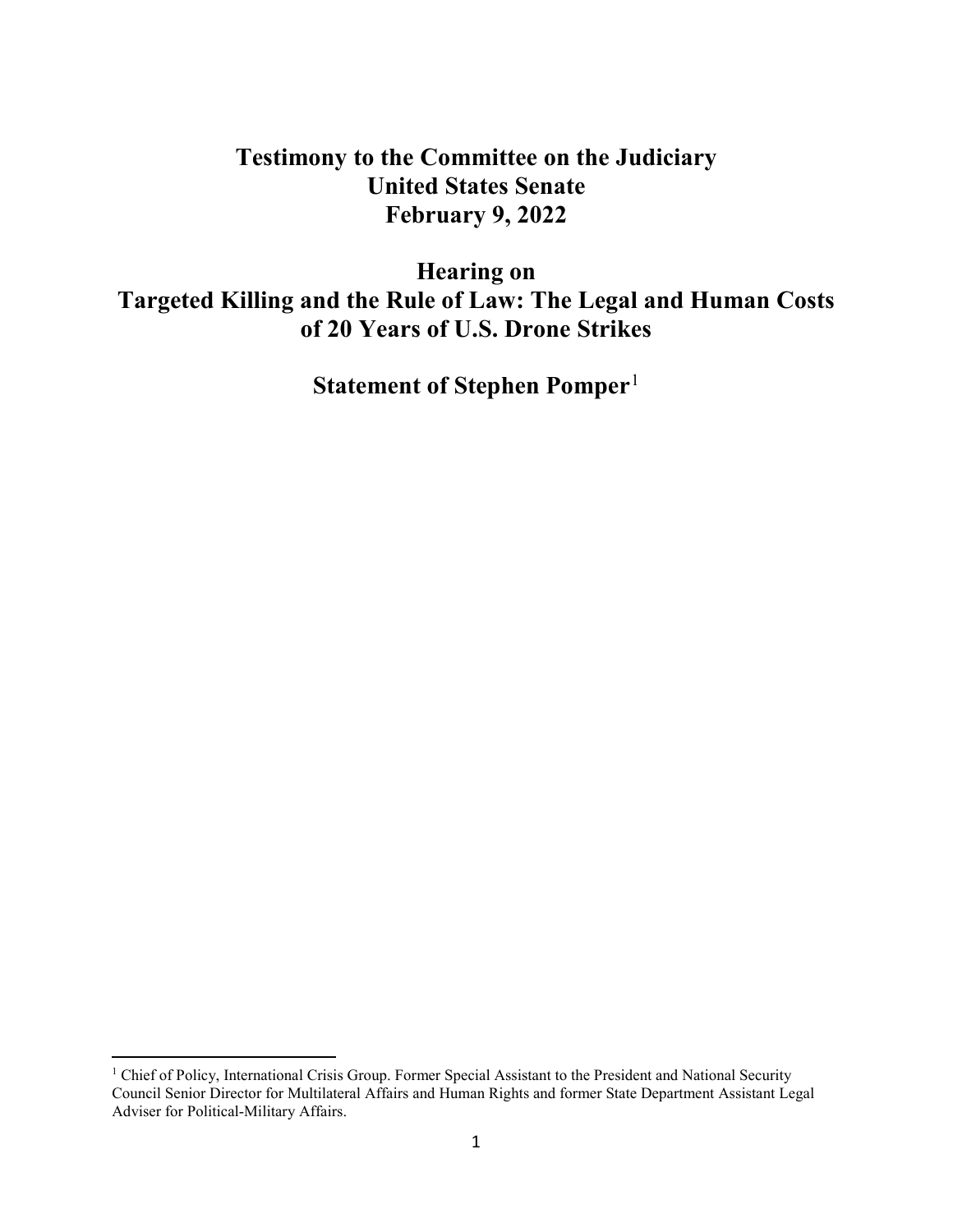Mr. Chairman, Ranking Member Grassley and members of the Committee, thank you for inviting me to testify today about the United States' use of force in countering terrorism and more broadly as a tool of U.S. foreign policy. It is a privilege to be speaking before this distinguished committee.

I am currently the Chief of Policy for the International Crisis Group, an international nongovernmental organization dedicated to conflict prevention; we currently cover more than 50 conflict situations around the world. From 2002 until 2017, I worked for the U.S. government in a variety of roles including as the Senior Director for Multilateral Affairs and Human Rights at the National Security Council, where I helped to develop U.S. policy with respect to civilian casualties, and as the Assistant Legal Adviser for Political-Military Affairs at the Department of State, where my focus was on international and domestic law regulating the use of force and the law of armed conflict.

My testimony today will argue that recent revelations about civilian casualties in U.S. counterterrorism operations should prompt an examination of how the United States came to be involved in a temporally and geographically unbounded twenty-year conflict with an undisclosed and evolving list of terrorist groups. It will explore why it is problematic that the executive branch has been permitted such broad discretion about how to define the scope of this conflict and the legal and structural factors that contributed to the status quo. My principal recommendation will be to reinvigorate Congress's constitutional role with respect to decisionmaking on matters of on war and peace. This will require legislative reform – in particular amending and updating the 2001 Authorization for Use of Military Force ("2001 AUMF") and 1973 War Powers Resolution ("1973 WPR") – to increase checks and balances on the use of military force as an instrument of foreign policy.

## **A Problematic Status Quo**

In September 2021, President Biden told the United Nations that "I stand here today for the first time in [2](#page-1-0)0 years, with the United States not at war. We've turned the page."<sup>2</sup> But in fact the United States is still very much waging war. While last year marked the withdrawal of U.S. forces from Afghanistan, it did not mark the end of the conflict in which they fought. That conflict continues on, for the most part conducted under the 2001 AUMF. The enemy is an amalgamation of groups that includes al-Qaeda, certain affiliates known as "associated forces," and ISIS. It is colloquially referred to as the "war on terror," which is how I will refer to it today.

Much about the war on terror is hidden. We hear about it when there is a big success, as with the raid that led to the death of ISIS leader Abu Ibrahim al-Hashimi al-Quraishi in Idlib, Syria last week. We also sometimes hear when something goes terribly wrong, as with the deaths of four

<span id="page-1-0"></span> $\overline{a}$ <sup>2</sup> Remarks by President Biden Before the 76th Session of the United Nations General Assembly, September 21, 2021.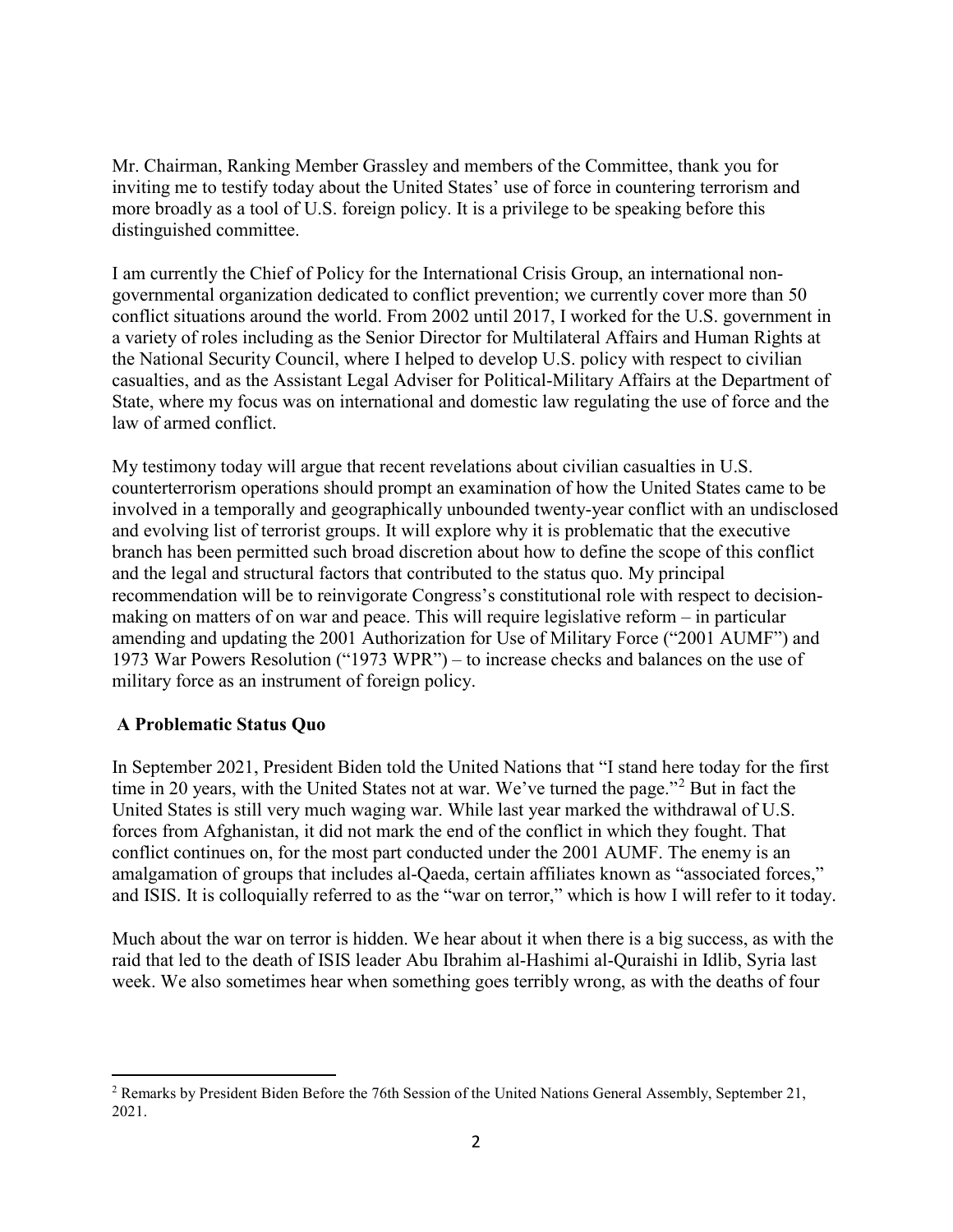U.S. servicemembers at Tongo Tongo, Niger, in 2017, or when stories emerge in the media about previously undisclosed mass civilian casualties.[3](#page-2-0)

But much of the time we do not hear about it at all. We do not know exactly who the U.S is fighting or where.[4](#page-2-1) We do not know what success in this conflict is supposed to look like. We do not have a reliable sense of who is being killed or why they are being killed. This is in part for operational reasons: counter-terrorism has come to mean light foot-print operations in remote locations that evade easy monitoring.

There is also an institutional explanation, however. The development, prosecution and oversight of this war has largely been handed over to the executive branch. Successive administrations have developed legal and policy doctrines that allow them to expand the scope of the conflict unilaterally. Rather than seek authority from Congress, they turn to their own lawyers to seek interpretations of pre-existing statutes that Congress never contemplated. They decide what sorts of safeguards are appropriate to guard against civilian casualties and too often fail to apply them rigorously.

This approach is problematic. From the rule of law perspective, it is problematic because it has been characterized by a lack of transparency and seemingly ad-hoc rule-making in the absence of effective checks and balances. From the humanitarian perspective, it is problematic because it may unnecessarily expose innocent civilians to harm. From a strategic perspective, it raises the question of whether the United States is over-extended militarily at a time when it faces so many global and strategic challenges. And from the perspective of wanting to turn the page, it is

<span id="page-2-0"></span><sup>3</sup> See, eg, Azmat Khan and Anand Gopal, ["The Uncounted,](https://www.nytimes.com/interactive/2017/11/16/magazine/uncounted-civilian-casualties-iraq-airstrikes.html)" *New York Times Magazine*, Nov. 16, 2017; Christopher Koettl, Evan Hill, Matthie Aikins, Eric Schmitt, Ainara Tiefenthaler, and Drew Jordan, ["How a U.S. Drone Strike](https://www.nytimes.com/video/world/asia/100000007963596/us-drone-attack-kabul-investigation.html)  [Killed the Wrong Person,](https://www.nytimes.com/video/world/asia/100000007963596/us-drone-attack-kabul-investigation.html)" *New York Times*, Sep. 10, 2021; Alex Horton, Sarah Cahlan, Dalto Bennett, Joyce Sohyun Lee, Meg Kelly and Elyse Samuels, ["Examining a 'Righteous' Strike,"](https://www.washingtonpost.com/investigations/interactive/2021/kabul-drone-strike-questions/) *The Washington Post*, Sep. 10, 2021; Eric Schmitt, ["A Botched Drone Strike in Kabul Started with the Wrong Car,](https://www.nytimes.com/2021/09/21/us/politics/drone-strike-kabul.html?searchResultPosition=8)" *New York Times*, Sep. 21, 2021; Helene Cooper and Eric Schmitt, ["Video Footage Showed at Least 1 Child Near Site Minutes Before Drone](https://www.nytimes.com/2021/11/03/us/politics/drone-strike-kabul-child.html)  [Strike in Kabul,](https://www.nytimes.com/2021/11/03/us/politics/drone-strike-kabul-child.html)" *New York Times*, Nov. 3, 2021; Dave Phillips and Eric Schmitt, "How the U.S. Hid an Airstrike that Killed Dozens of Civilians in Syria," *New York Times,* November 13, 2021 (updated November 15, 2021); Dave Phillips, Eric Schmitt, and Mark Mazzetti, ["Civilian Deaths Mounted as Secret Unit Pounded ISIS,](https://www.nytimes.com/2021/12/12/us/civilian-deaths-war-isis.html)" *New York Times*, Dec. 12, 2021; Azmat Khan, ["The Human Toll of America's Air Wars,](https://www.nytimes.com/2021/12/19/magazine/victims-airstrikes-middle-east-civilians.html)" *New York Times Magazine*, Dec. 19, 2021; Eric Schmitt, ["No U.S. Troops Will Be Punished for Deadly Kabul Strike,](https://www.nytimes.com/2021/12/13/us/politics/afghanistan-drone-strike.html) Pentagon Chief Decides," *New York Times,* Dec. 13, 2021; Azmat Khan, Haley Willis, Christoph Koettl, Christiaan Triebert and Lila Hassan, ["Documents Reveal Basic Flaws in Pentagon Dismissals of Civilian Casualty Claims,](https://www.nytimes.com/2021/12/31/us/pentagon-airstrikes-syria-iraq.html)" *New York Times*, Dec. 31, 2021; Azmat Khan, "Hidden Pentagon Records Reveal Patterns of Failure in Deadly Airstrikes," *New York Times*, January 18, 2022; Charlie Savage, Eric Schmitt, Azmat Khan, Evan Hill and Christoph Koettl, ["Newly Declassified](https://www.nytimes.com/2022/01/19/us/politics/afghanistan-drone-strike-video.html)  [Video Shows U.S. Killing of 10 Civilians in Drone Strike,](https://www.nytimes.com/2022/01/19/us/politics/afghanistan-drone-strike-video.html)" *New York Times*, Jan. 19, 2020; Dave Philipps, Azmat Khan, and Eric Schmitt, ["A Dam in Syria Was on 'No-Strike' List. The U.S. Bombed It Anyway,](https://www.nytimes.com/2022/01/20/us/airstrike-us-isis-dam.html)" *New York Times*, Jan. 20, 2022. See also, Robert Malley and Stephen Pomper, An Accounting for the Uncounted," *The Atlantic*, December 16, 2017.

<span id="page-2-1"></span><sup>4</sup> Brian Finucane, Putting AUMF Repeal in Context, *Just Security*, June 24, 2021 ("The full list of groups and individuals covered by the 2001 AUMF is currently secret. In its April 2021 Report on the Legal and Policy Frameworks for the United States' Use of Military Force and Related National Security Operations, the Biden Administration states that information regarding the application of the 2001 AUMF to specific groups is in a classified annex.")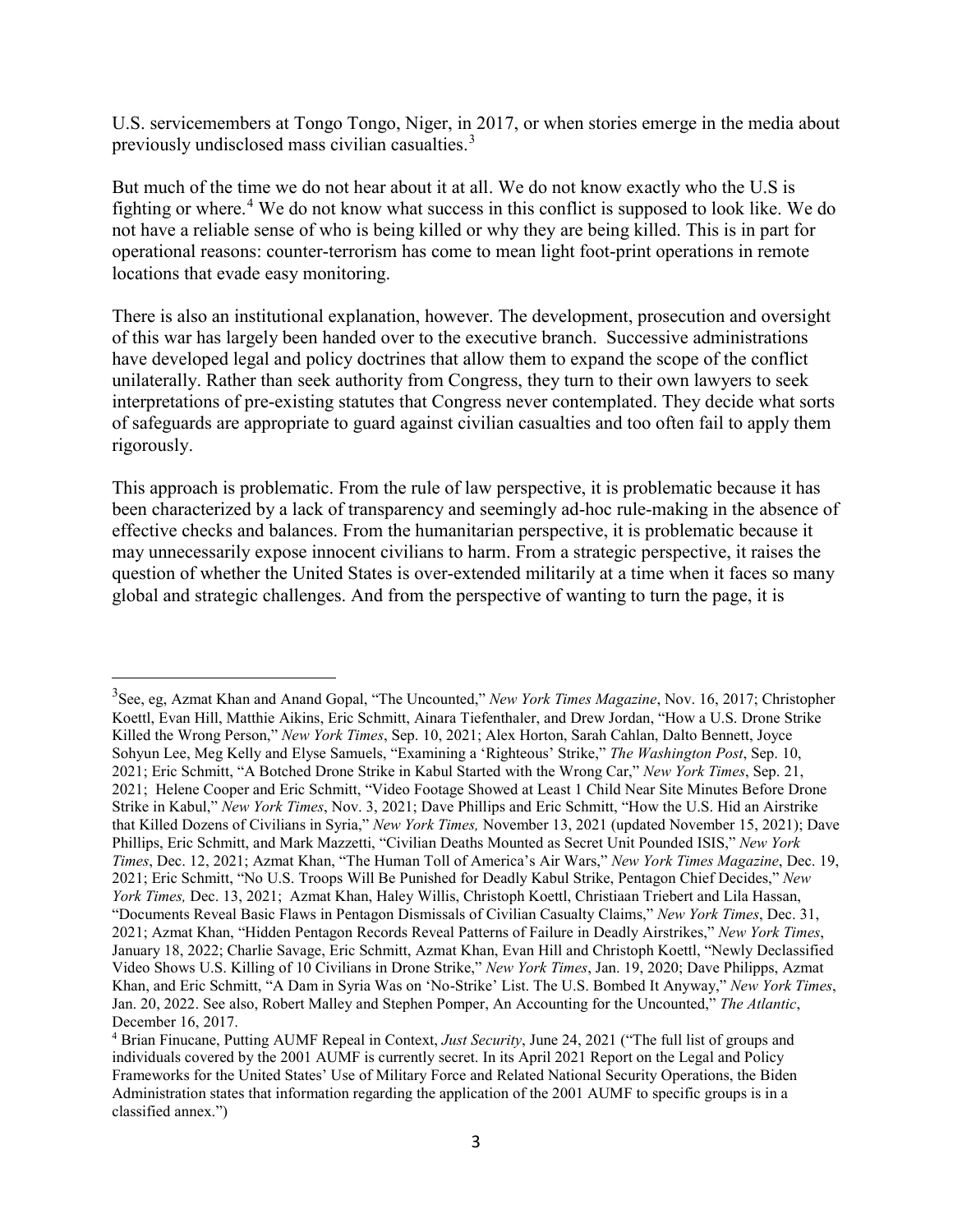problematic because it has allowed the executive branch substantial latitude to perpetuate and expand the present war without a robust discussion of its costs.<sup>[5](#page-3-0)</sup>

## **A Three-part Problem**

 $\overline{a}$ 

#### *1. An elastic legal framework*

While there is an extensive body of law that governs the use of force by the executive branch, it has been aggressively interpreted by successive administrations to the point where it is now far easier for the executive branch unilaterally to start or expand a war than it is for Congress to end one.

Although Article I of the Constitution vests in Congress the power to declare war, the executive branch takes a very broad view of the President's unilateral war-making powers under Article II's Commander-in-Chief clause. According to the Department of Justice's Office of Legal Counsel (OLC), there are certain checks on this power. Namely, the president must be able to establish that a unilateral use of force serves a "national interest" and that the "nature, scope and duration" of the anticipated hostilities will not rise to the level of "war in the constitutional sense".<sup>[6](#page-3-1)</sup> The national interest test, however, has been deemed to include everything from an expansive conception of self-defense to regional stabilization, leading a growing chorus of experts to characterize it as nearly meaningless.<sup>[7](#page-3-2)</sup> For its part, the "nature, scope and duration" test is both pliant and unevenly applied. In the run-up to the Afghanistan and Iraq conflicts, for example, OLC issued opinions that President George W. Bush would have the unilateral authority to launch those hugely consequential wars even in the absence of congressional authorization.[8](#page-3-3) Despite the urging of scholars and former senior government lawyers from both parties, these opinions remain on the books.<sup>[9](#page-3-4)</sup>

Second, the 1973 WPR has largely been gutted as a constraint on presidential powers. Although intended to reinvigorate Congress' role on matters of war and peace, a combination of executive branch interpretation, court decisions and congressional acquiescence have left it all but ineffective as a mechanism for regulating executive war-making. To be sure, the statute still notionally requires the president to withdraw U.S. forces introduced into "hostilities" within 60 days (or 90 under certain circumstances) absent congressional authorization to keep fighting. But since 1975, successive administrations have read the term "hostilities" very narrowly and also

<span id="page-3-0"></span><sup>5</sup> Rebecca Ingber, Legally Sliding into War, *Just Security*, March 15, 2021.

<span id="page-3-1"></span><sup>6</sup> See, eg, Department of Justice Office of Legal Counsel, "April 2018 Airstrikes Against Syrian Chemical-Weapons Facilities," May 31, 2018.

<span id="page-3-2"></span><sup>7</sup> See, eg, Curtis Bradley and Jack Goldsmith, "OLC's Meaningless 'National Interests' Test for the Legality of Presidential Uses of Force," *Lawfare*, June 5, 2018.

<span id="page-3-3"></span><sup>8</sup> John Yoo, Deputy Assistant Attorney General Office of Legal Counsel, "The President's Constitutional Authority to Conduct Military Operations Against Terrorists and Nations Supporting Them," September 25, 2001; Jay Bybee, Assistant Attorney General Office of Legal Counsel, "Authority of the President Under Domestic and International Law to Use Military Force Against Iraq," October 23, 2002.

<span id="page-3-4"></span><sup>9</sup> See, eg, Bob Bauer and Jack Goldsmith, *After Trump: Reconstructing the Presidency,* 2020; Written Statement of Bob Bauer, Hearing on "Reclaiming Congressional War Powers," U.S. House of Representatives Committee on Foreign Affairs, March 23, 2021; Written Statement of Jack Goldsmith, Hearing on "Reclaiming Congressional War Powers," U.S. House of Representatives Committee on Foreign Affairs, March 23, 2021.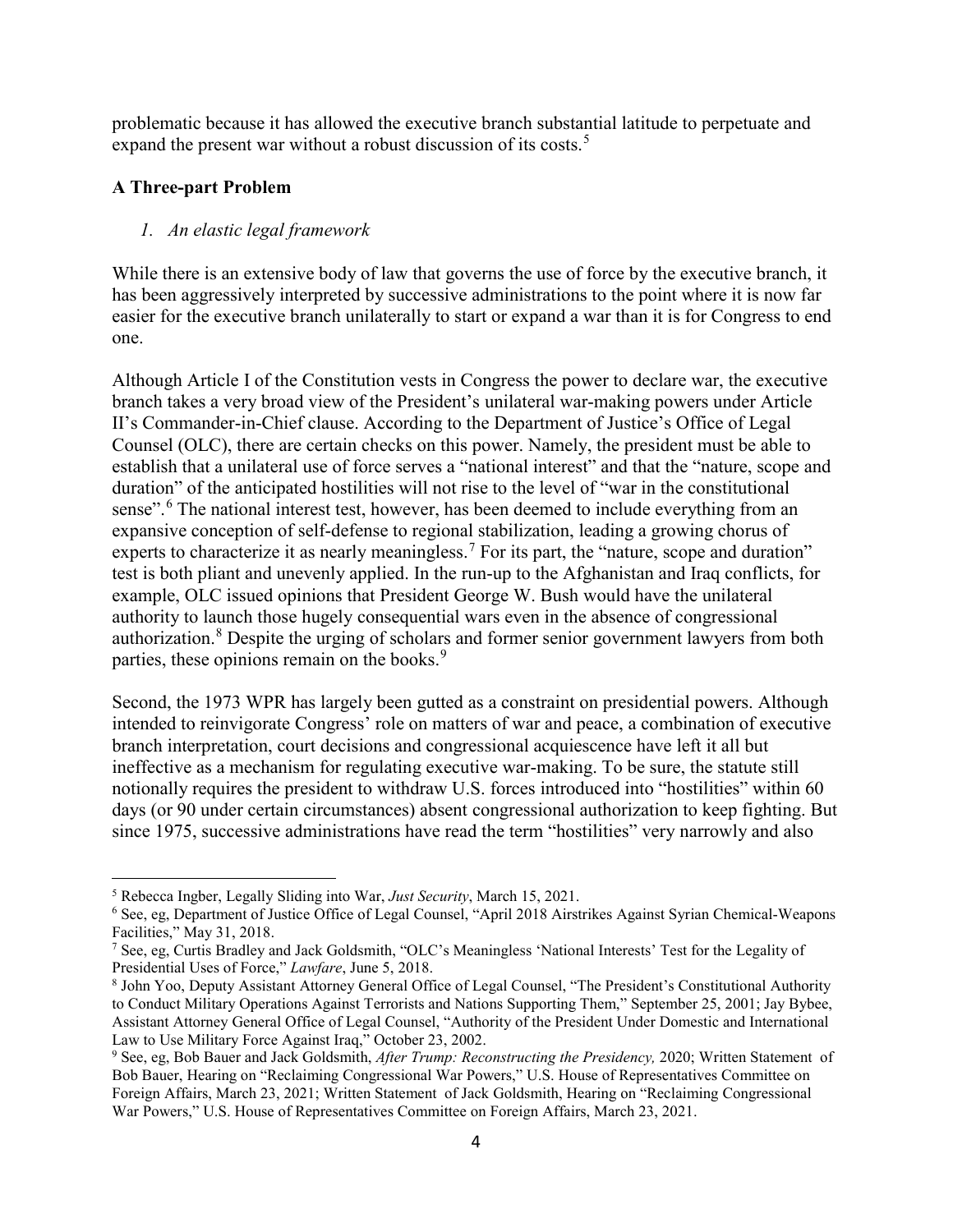developed counting methods that delay reaching the 60-day threshold.<sup>[10](#page-4-0)</sup> Even the notification provisions under the 1973 WPR, which have historically been fairly effective, have become less functional.<sup>[11](#page-4-1)</sup>

The Supreme Court's 1983 *INS v Chadha* decision has also cast constitutional doubt over the capacity of Congress to order the withdrawal of troops through a concurrent resolution, as originally contemplated by the 1973 WPR. This leaves Congress without a reliable way to end a war through simple majority vote. While in theory it can deny funding to a war already in progress, or override a presidential veto to enact a joint resolution of disapproval, the practical and political obstacles are forbidding.

Third, beyond the president's constitutional powers, the 2001 AUMF has been transformed into a deep well of unilateral authority for the executive branch. While on its face, the 2001 AUMF approves the use of force against groups the president determines to have "planned, authorized, committed or aided" the September 11 attacks (as well as those who harbored such groups or persons) successive administrations of both parties have looked past the statutory language requiring a connection to those events. Through the executive branch's interpretive gloss, groups can be unilaterally deemed targetable under the AUMF if they constitute "associated forces" of al-Qaeda because they are viewed as having entered the war alongside it.<sup>[12](#page-4-2)</sup> In 2014, the executive branch also deemed ISIS to be targetable under the AUMF even though ISIS leaders had broken with al-Qaeda and were, in certain instances, in direct conflict.

Finally, the United States' approach to international law renders it a less than fully reliable constraint on executive action. International law is widely understood to require that in order for a state to use force on another state's territory, it must act with the territorial sovereign's consent, a UN Security Council authorization, or in self-defense. But the United States' approach to anticipatory self-defense and its reliance on the contested "unwilling or unable" test create significant operational latitude for the executive branch and can be applied in a way that brings the United States into potential conflict with other nation states.<sup>[13](#page-4-3)</sup> In some instances, administrations of both parties have simply dispensed with an international legal justification for the threat or use of force – as the Clinton administration did with respect to operations in Kosovo

<span id="page-4-2"></span><sup>12</sup> Congress subsequently affirmed the president's detention authority with respect to associated forces in the National Defense Authorization Act for Fiscal Year 2012. Federal courts did so as well. See, for example*, Ali v. Obama*, 736 F.3d 542, 544 (D.C. Cir. 2013). "This Court has stated that the AUMF authorizes the President to detain enemy combatants, which includes (among others) individuals who are

<span id="page-4-0"></span> <sup>10</sup> Todd Buchwald, "Anticipating the President's Way around the War Powers Resolution on Iran: Lessons of the 1980s Tanker Wars," *Just Security*, June 28, 2019.<br><sup>11</sup> Brian Finucane, "Failure to Warn: War Powers Reporting and the 'War on Terror' in Africa," *Just Security*,

<span id="page-4-1"></span>October 4, 2021. For general background on the history of executive branch reporting under the 1973 WPR, see Tess Bridgeman and Rachel Goldbrenner, "New Online Resource: War Powers and Presidential Practice," *Just Security,* February 24, 2020.

part of al-Qaeda, the Taliban or associated forces. As this Court has explained in prior cases, the President may also detain individuals who substantially support al-Qaeda, the Taliban, or associated forces in the war." <sup>13</sup> See Curtis A. Bradley and Jack L. Goldsmith, "Obama's AUMF Legacy," 110 *American Journal of International*

<span id="page-4-3"></span>*Law* 628-645 (2016) ("The Obama administration relied on the [unwilling/unable] theory to conduct attacks on AUMF-authorized targets in Pakistan and Syria, and possibly in other countries as well. The theory was not a new one for the United .States, but it lies on the aggressive end of available theories to address threats from terrorist groups in sovereign states, and it remains controversial.")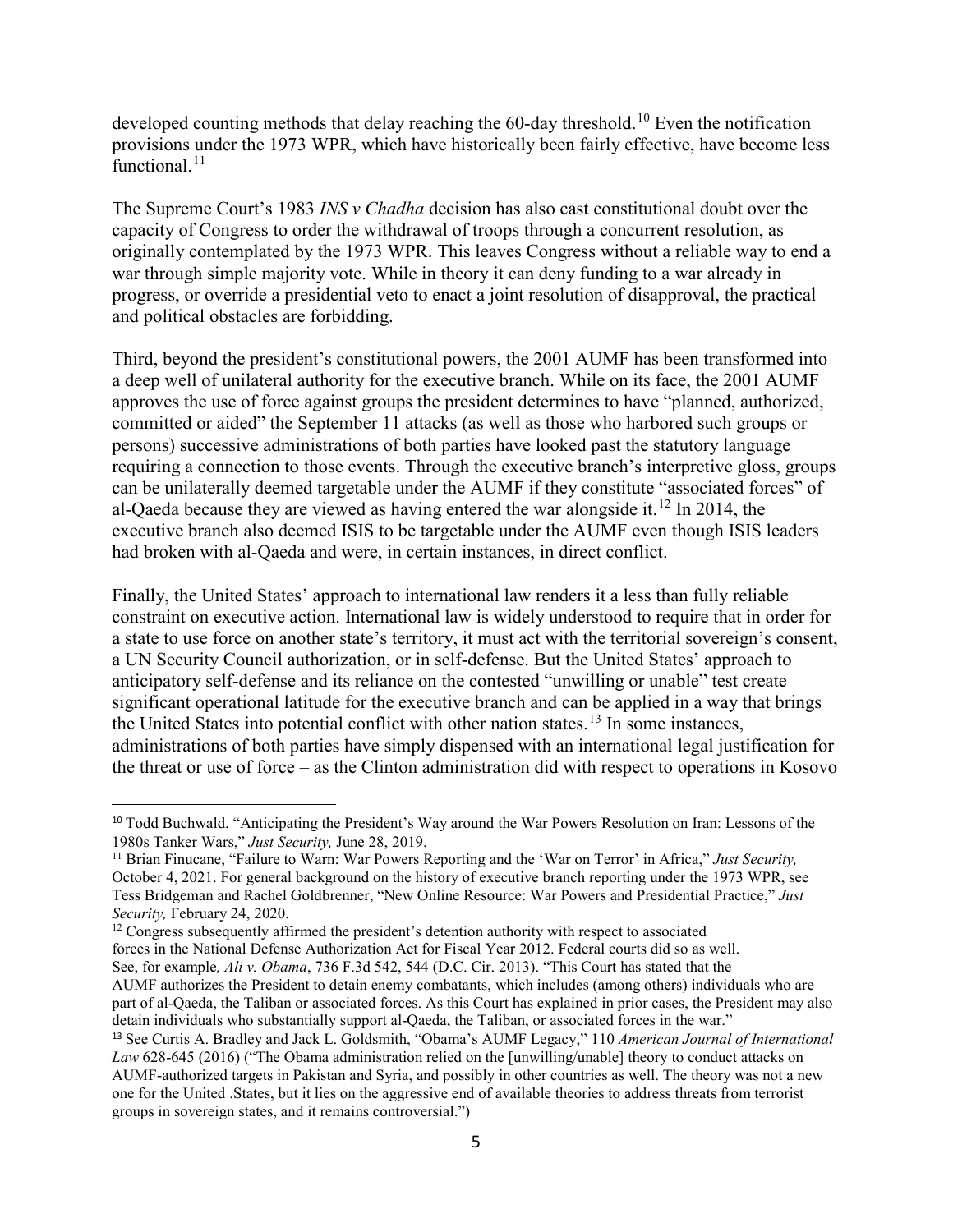(1999), the Obama administration did in threatening to use force against Syria (2013) and the Trump administration did in the context of its Syria strikes (2017 and 2018).

## 2. *A permissive legal culture*

The normalization of war as a tool by which the United States advances its counterterrorism policies has placed an enormous weight on the shoulders of the U.S. government's national security lawyers, who are generally required to vet proposals that reach the president's or the cabinet secretaries' desks. As a former State Department lawyer, I have deep respect and admiration for the government's national security legal corps. At the same time, however, there are sometimes misperceptions about the decision space in which those lawyers operate. It tends to be narrow. While national security lawyers can and do say "no" when they cannot see a legal justification for a proposed operation, the U.S. approach to national security lawyering creates an expectation that the lawyers will exercise significant creativity in offering what is generally unreviewable legal advice, often making them an agent for the expansion of executive powers rather than a bulwark against it.<sup>[14](#page-5-0)</sup>

To begin with, executive branch lawyers are for the most part not required (with the exception of OLC under its guidelines) to confine their advice to the best understanding of what the law requires. Instead, without explicit standards for rendering legal advice, lawyers across the government often default to whether a position is "legally available." This can in some instances mean taking positions that are contrary to the weight of authority, scholarly opinion, or even the United States' own prior positions.

Some reports suggest, for example, that the Obama administration reached the conclusion that the 2001 AUMF authorizes military force against ISIS – a group that fits neither within the plain language of the 2001 AUMF nor the definition of associated forces developed by the executive branch – even though none of the senior lawyers involved regarded this to constitute the best interpretation of the statute.[15](#page-5-1) The point here is not that the United States should not have used force against ISIS. Rather, it is that the executive branch was able to launch a military campaign this consequential based on a contested legal theory about what was even then a more than tenyear-old statute—rather than obtaining prior authorization from Congress consistent with its constitutional role.

The need to justify events that have already happened, can be another driver of expansive executive branch lawyering. For an operating agency, the implications of conceding error – for example by determining that lives have been unlawfully taken – are potentially profound from the perspective of reputation, morale and legal liability. In some cases, reporting suggests, accounts of problematic activities become buried in the system. But other times lawyers in Washington are asked to justify facts on the ground. Under those circumstances, there can be significant pressure to adopt new and expansive legal positions.

<span id="page-5-0"></span><sup>&</sup>lt;sup>14</sup> Brian Finucane and Stephen Pomper, "Crossing Back Over: Time to Reform Legal Culture and Legal Practice of the 'War on Terror'," *Just Security*, Sep. 10, 2021.

<span id="page-5-1"></span><sup>15</sup> *Id.*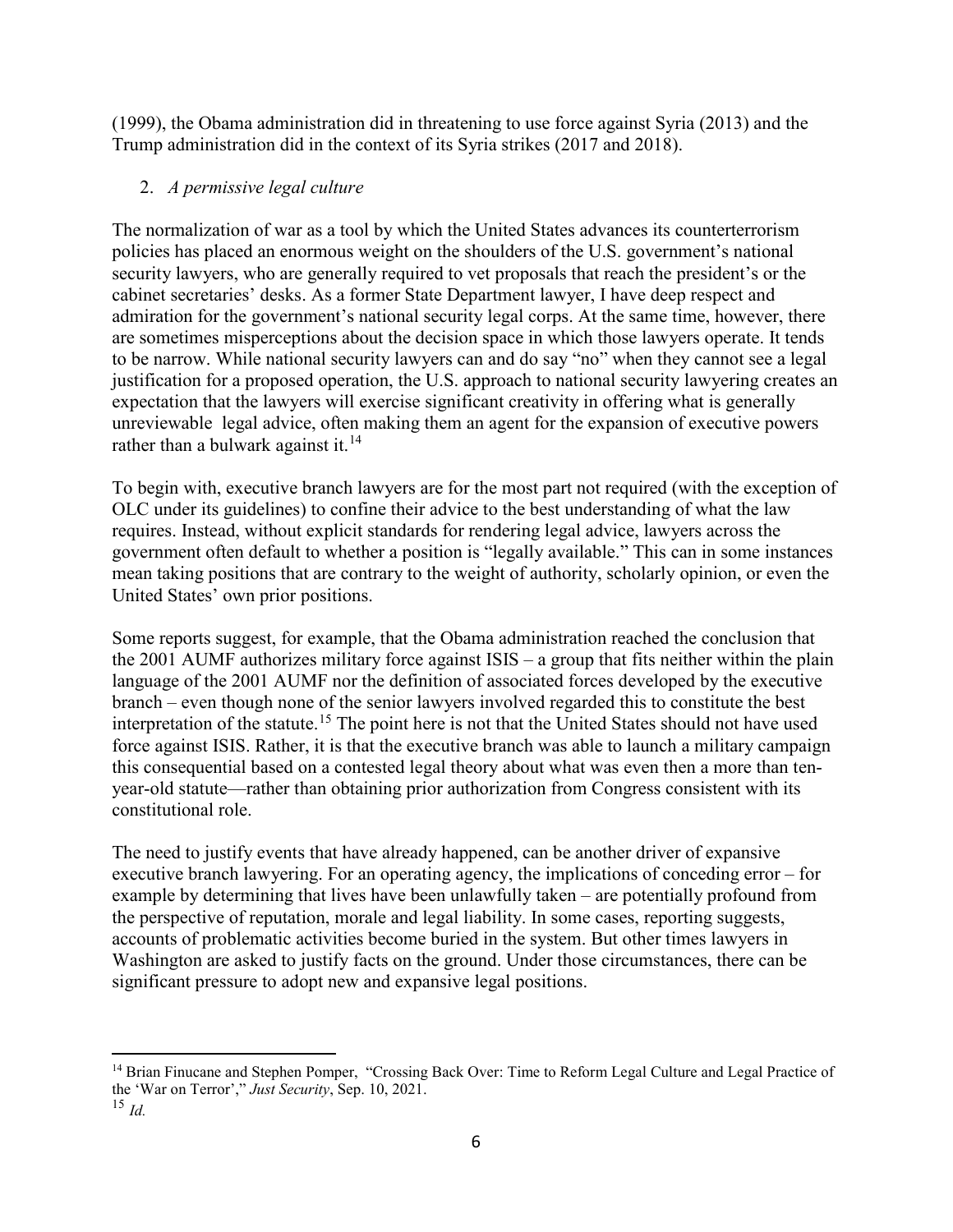Perhaps the most salient example of this kind of retrospective national security lawyering arises in the context of the Guantanamo detainee litigation. Much of the doctrine relating to U.S. operations in the war on terror can trace its roots to positions that the U.S. government took to justify the detention of "enemy combatants" seized both on and off the battlefield in the early years of the conflict. Indeed the U.S. government's interpretation that the AUMF extends to "associated forces" with no nexus to the September 11 attacks appears to have at least partly developed out of the need to retrospectively justify – first to the Combatant Status Review Tribunals that reviewed the legality of detentions during the George W. Bush administration and ultimately to the federal courts – why the United States was entitled to capture and hold members of groups other than al-Qaeda.[16](#page-6-0) Successive administrations then applied that definition prospectively to open new fronts in the war on terror against groups that did not exist on the day of the September 11 attacks and on battlefields far from Afghanistan.<sup>[17](#page-6-1)</sup>

Finally, there are limits to how much strong executive branch process can be relied on to counter these drivers of expansive legal doctrine. While bringing together lawyers from across the national security community in a "lawyers group" to discuss important issues is a valuable exercise, and can help ensure that diverse viewpoints are aired, those gatherings are generally convened with a view toward getting to "yes" on a proposed campaign or operation.<sup>[18](#page-6-2)</sup> In these circumstances, dissenting voices may find themselves focusing on how they can maintain points of principle, even as they are yielding to operational preferences as a practical matter.<sup>[19](#page-6-3)</sup>

## 3. *Flexible safeguards*

Through several administrations, the executive branch has committed to the protection of civilians through safeguards that it views as exceeding legal requirements imposed by the law of war. Yet the evidence suggests that the safeguards are flexible, the technical capacity to implement them is unreliable, and the U.S. government's internal systems for tracking and correcting its own failures in this area are lacking. This hearing is in many respects framed by a series of reported system failures in Afghanistan and Syria that surfaced only because journalists uncovered them and brought them to the attention of the public.<sup>[20](#page-6-4)</sup>

Why, after 20 years of war using systems designed for precision, under safeguards intended to minimize risks to civilians and encourage operational transparency, are incidents like this still surfacing? Part of the answer to the first question surely lies in General Frank McKenzie's explanation that "combat ... is an inherently messy, imprecise, bloody business."<sup>[21](#page-6-5)</sup> If a country goes to war, it must expect that there will be civilian casualties. Part of the problem may also relate to the specific circumstances of some of the strikes – whether the United States has a

<sup>&</sup>lt;sup>16</sup> Rebecca Ingber, "Co-Belligerency", Yale Journal of International Law, vol. 42 (2017)

<span id="page-6-1"></span><span id="page-6-0"></span><sup>&</sup>lt;sup>17</sup> International Crisis Group, "Overkill: Reforming the Legal Basis for the U.S. War on Terror," United States Report N°5, September 17, 2021.

<span id="page-6-2"></span><sup>18</sup> Oona Hathaway, "National Security Lawyering in the Post-War Era: Can Law Constrain Power?" UCLA Law Review 68 (2020)

<span id="page-6-3"></span><sup>&</sup>lt;sup>19</sup> Rebecca Ingber, "Good Governance Paper No. 17: How to Use the Bureaucracy to Govern Well," Just Security, October 31, 2020.<br><sup>20</sup> See footnote 3 and accompanying text.

<span id="page-6-5"></span><span id="page-6-4"></span><sup>&</sup>lt;sup>21</sup> Nick Schifrin and Ali Rogin, "How negligence, systemic issues lead to civilian casualties from U.S. airstrikes," *PBS NewsHour*, December 14, 2021.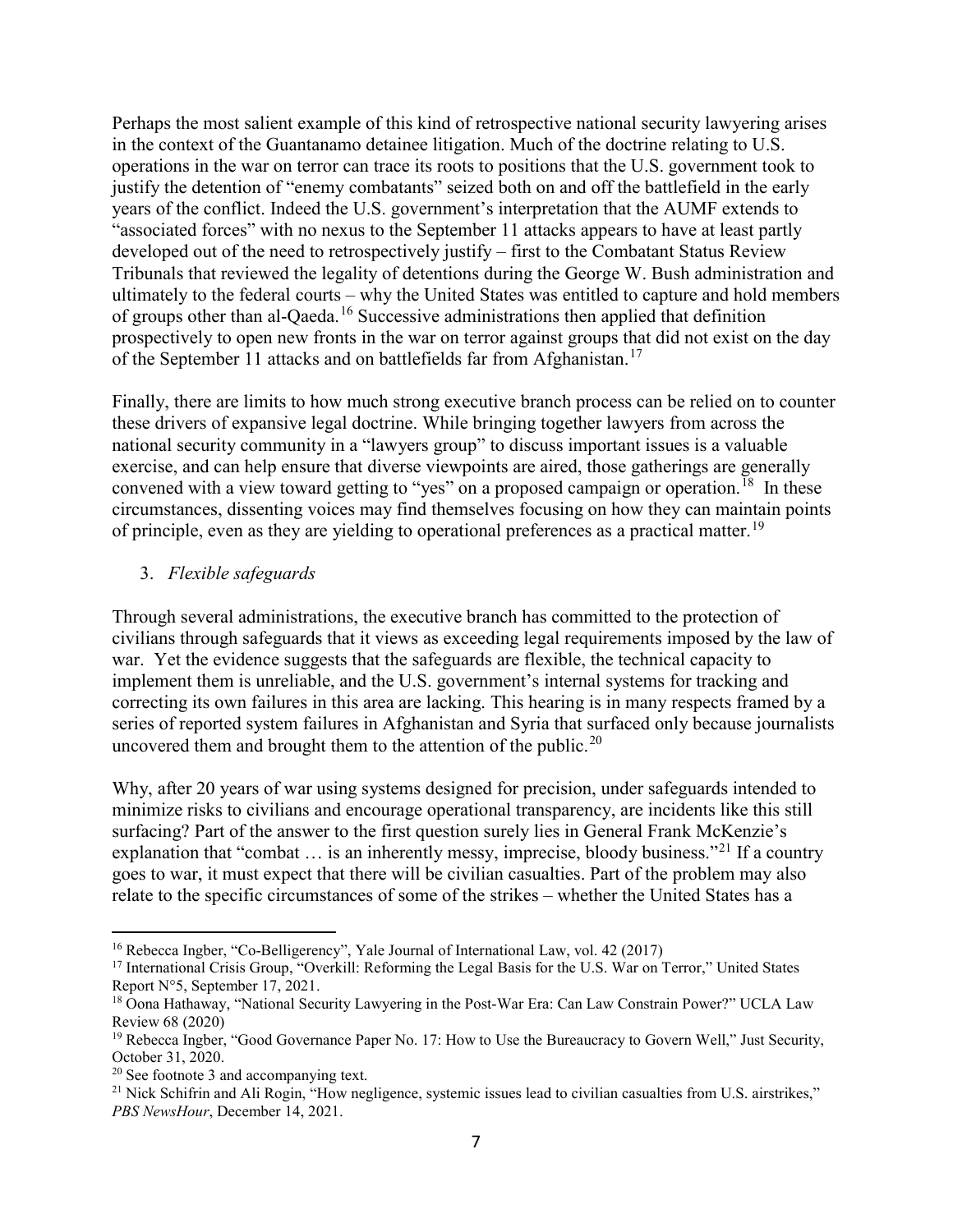ground presence to help guide targeting, or the depth of its intelligence base in a particular locale. But it is hard to imagine that the pliancy of the safeguards that the United States has relied on to prevent civilian harm is not also a factor.

Perhaps most important, the ultimate guardrail for the protection of civilians in the U.S. system is adherence to the law of war, which requires the parties to a conflict to distinguish between civilians, who enjoy immunity from targeting, and combatants, who can be killed or detained based on their status. But law of war protections still allow for civilian casualties – provided they are not excessive in relation to the concrete and direct military advantage anticipated – meaning that simple adherence to these standards can lead to situations where significant numbers of civilians are killed, even knowingly, in combat.

Moreover, in the context of a non-international armed conflict with a non-state actor such as ISIS or al Qaeda, at least some parts of the U.S. government have taken a relatively flexible approach as to who qualifies as a combatant. The Defense Department's Law of War Manual offers illustrative examples of what constitutes "formal" and "functional" membership in an armed group – which it regards as the equivalent of combatancy – without articulating meaningful limits on who can fall within these terms.<sup>[22](#page-7-0)</sup> Further, unlike many partner militaries, the Pentagon's manual does not contain a presumption that individuals are civilians in cases of doubt.[23](#page-7-1) In addition, whereas other militaries commit to take "*all* feasible" precautions to protect civilians to be part of their international legal commitments, the U.S. only commits to take "feasible precautions."<sup>[24](#page-7-2)</sup>

While the U.S. has created coordination and consultation requirements for the war on terror that are intended to create an additional layer of safeguard, there are loopholes. Reports of the 2019 Baghuz strike that appears to have led to mass casualties suggest that operators could skirt these safeguards through the dubious invocation of "self-defense".<sup>[25](#page-7-3)</sup> U.S. operators in Somalia have also reportedly long considered "collective self-defense" strikes in support of partner forces to lie beyond the reach of normal coordination and consultation requirements. <sup>[26](#page-7-4)</sup>

Systems for reporting civilian casualty incidents, learning lessons and ensuring they are incorporated into the military's approach to future operations also appear to be lacking. As noted, many of the major civilian casualty incidents to be reported over the course of the war on terror, have been reported not by the U.S. government, but by journalists and civil society organizations.

<span id="page-7-0"></span><sup>&</sup>lt;sup>22</sup> Office of the General Counsel Department of Defense, Department of Defense Law of War Manual, June 2015 (updated December 2016), 158.

<span id="page-7-1"></span><sup>23</sup> *Id.* at 200.

<span id="page-7-2"></span><sup>24</sup> Tess Bridgeman and Ryan Goodman, The Al-Qurayshi Operation and Minimization of Civilian Casualties, *Just Security*, February 3, 2022

<span id="page-7-3"></span><sup>&</sup>lt;sup>25</sup> See, eg, Dave Phillips and Eric Schmitt, "How the U.S. Hid an Airstrike that Killed Dozens of Civilians in Syria," *New York Times,* November 13, 2021 (updated November 15, 2021).

<span id="page-7-4"></span><sup>&</sup>lt;sup>26</sup> International Crisis Group, Overkill: Reforming the Legal Basis for the U.S. War on Terror, United States Report N°5, September 17, 2021 (quoting a former official saying that "Collective self-defense is really close air support [of partnered forces] without authorization.").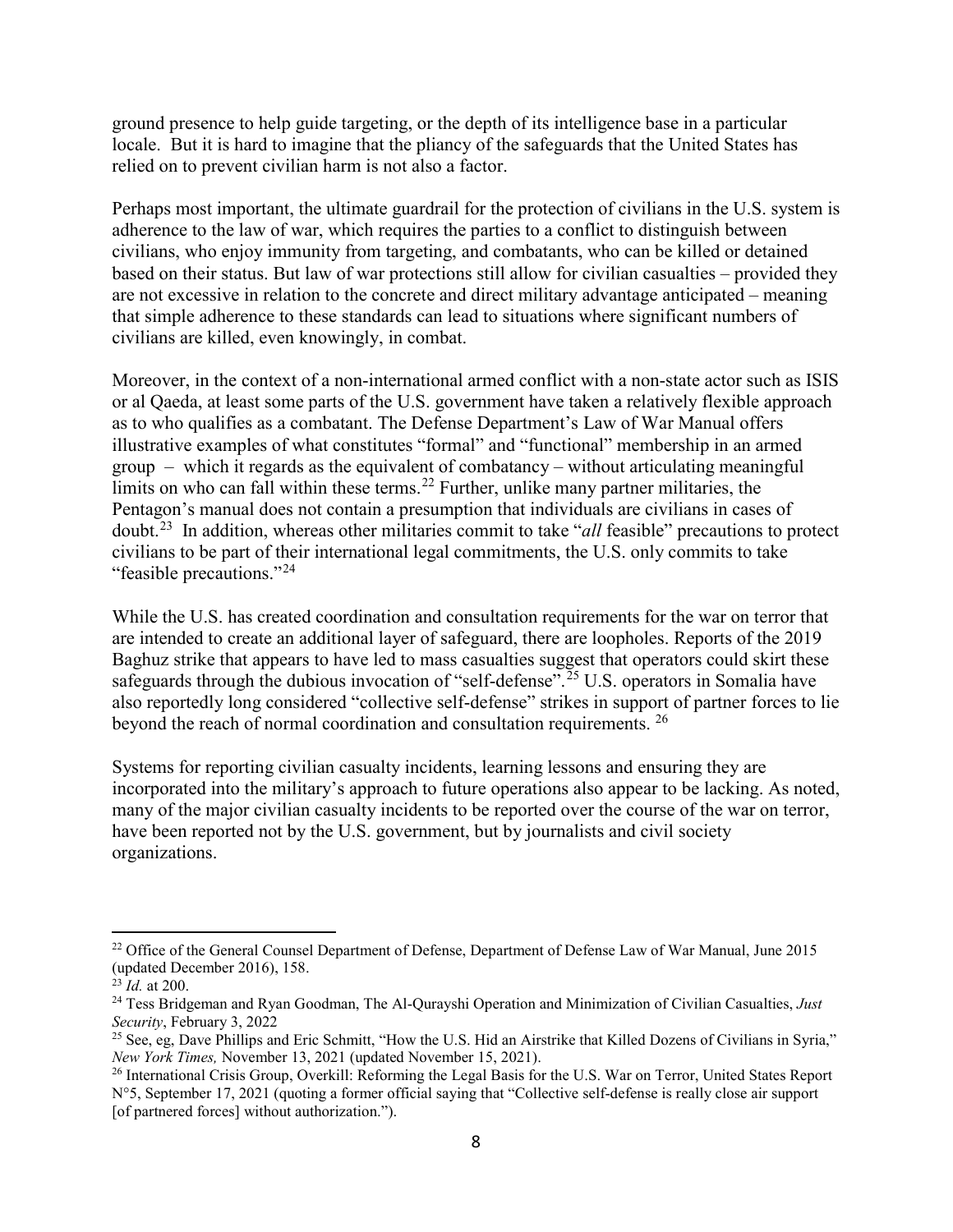In recent weeks, the administration has given signals that it will make an effort to correct some of these problems. Secretary of Defense Lloyd Austin's memo of January 27 mandates a "Civilian Harm Mitigation and Response Plan" within 90 days. The administration has suggested that it conducted last week's special operations raid that killed the top ISIS leader in Idlib, Syria with particular attention to mitigating the risk to civilians.<sup>[27](#page-8-0)</sup> But the depth and durability of any reforms remains to be seen. As one commentator recently observed, U.S. mitigation efforts in the war on terror have followed a "cycle of learning and forgetting."<sup>28</sup>

#### **Restoring Congress's Constitutional Role in War and Peace**

For the reasons I have described, the legal and prudential safeguards meant to constrain both the scope and the conduct of the war on terror are insufficient. While it is important to pursue reforms that can help preserve innocent life that could be lost as a consequence of U.S. operations, it is also important to address the risk that this twenty-year-old war persists indefinitely without sufficient examination of its costs and effectiveness, and to begin restoring balance between the political branches with respect to matters of war and peace.

As concerns civilian casualties, the Department of Defense has long been urged by scholars and civil society to adjust its "feasible precautions" standard to match the "all feasible precautions" benchmark that many U.S. allies regard as a requirement of international law. It should do so, while also tightening its definition of who is targetable, and adjusting its protocols so that there is more reliable reporting and investigation of civilian casualty incidents. Because of the institutional challenges the Pentagon has faced in the latter task, it should consider bringing in experts from outside the chain of command – even from outside the executive branch – to ensure the work is rigorously done.

But changes like these are no surrogate for a broader inquiry about the war itself, and about the executive branch's war-making powers. That will require Congress to reassert its Constitutional prerogatives on matters of war and peace. The Framers invested this body with the Declare War power for a reason: It is the most representative of the three branches of government and, because of its deliberative nature, the most apt to place a brake on imprudent war. Congress should begin to reclaim this role with two mutually reinforcing steps.

First, Congress should debate and decide the extent to which the U.S. must remain on a warfooting in order to meet the terrorist threats that it faces. Depending on the outcome of that discussion, it should replace the 2001 AUMF with a more narrowly targeted law that identifies the specific groups Congress authorizes war against, the locations where that war may be conducted, and the mission that the war is seeking to achieve. The revised statute should remove the capacity of the executive branch to change the scope of the war by adding new "associated" or "successor" forces without first obtaining congressional permission. To ensure that elected officials are required to examine whether the conflict is actually achieving its stated objectives, it

<span id="page-8-0"></span><sup>27</sup> Tess Bridgeman and Ryan Goodman, The Al-Qurayshi Operation and Minimization of Civilian Casualties," *Just Security*, February 3, 2022

<span id="page-8-1"></span><sup>28</sup> Sarah (Holewinski) Yager, Lost Innocents, *Foreign Affairs*, Jan. 25, 2022.